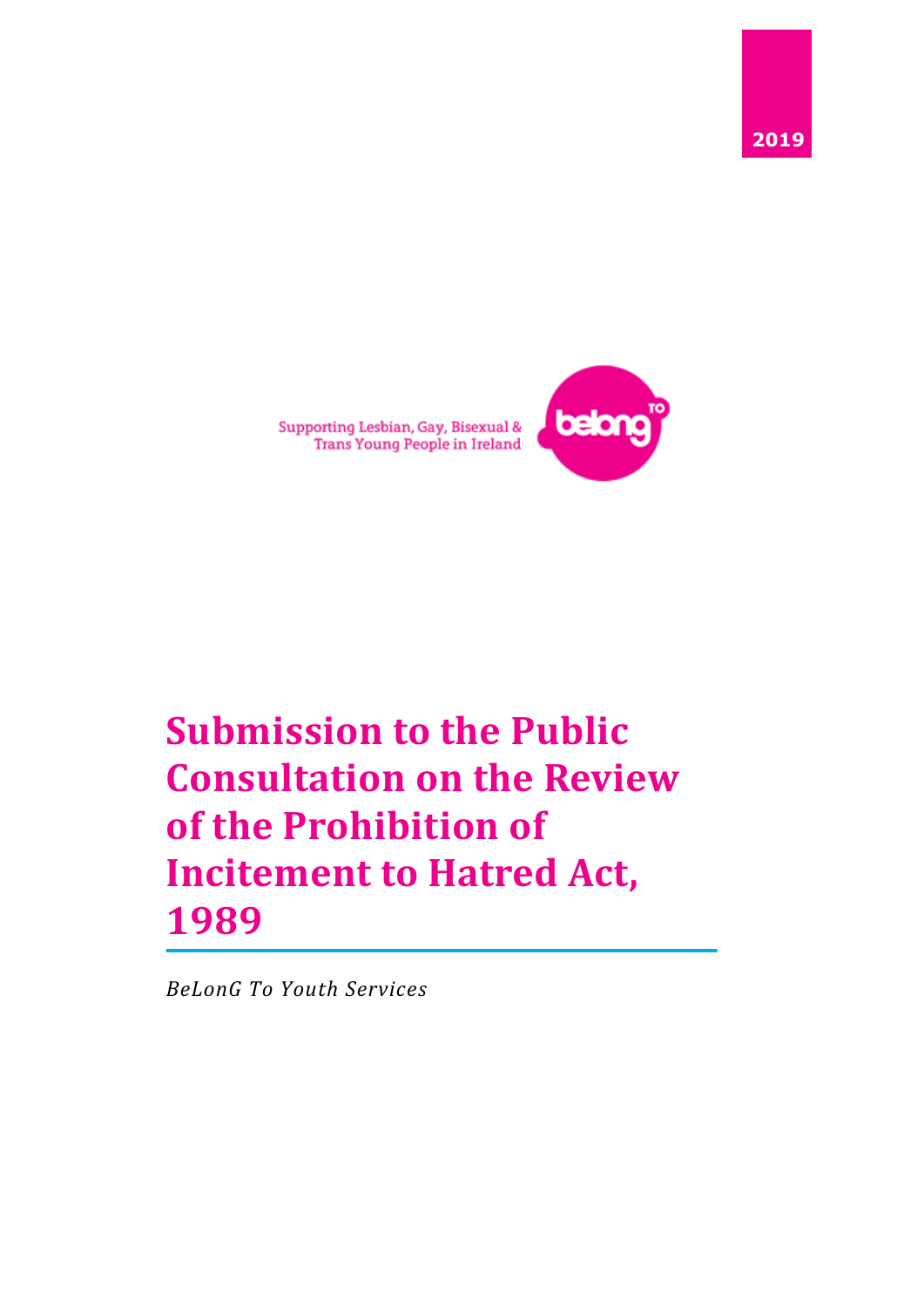# <span id="page-1-0"></span>**Table of Contents**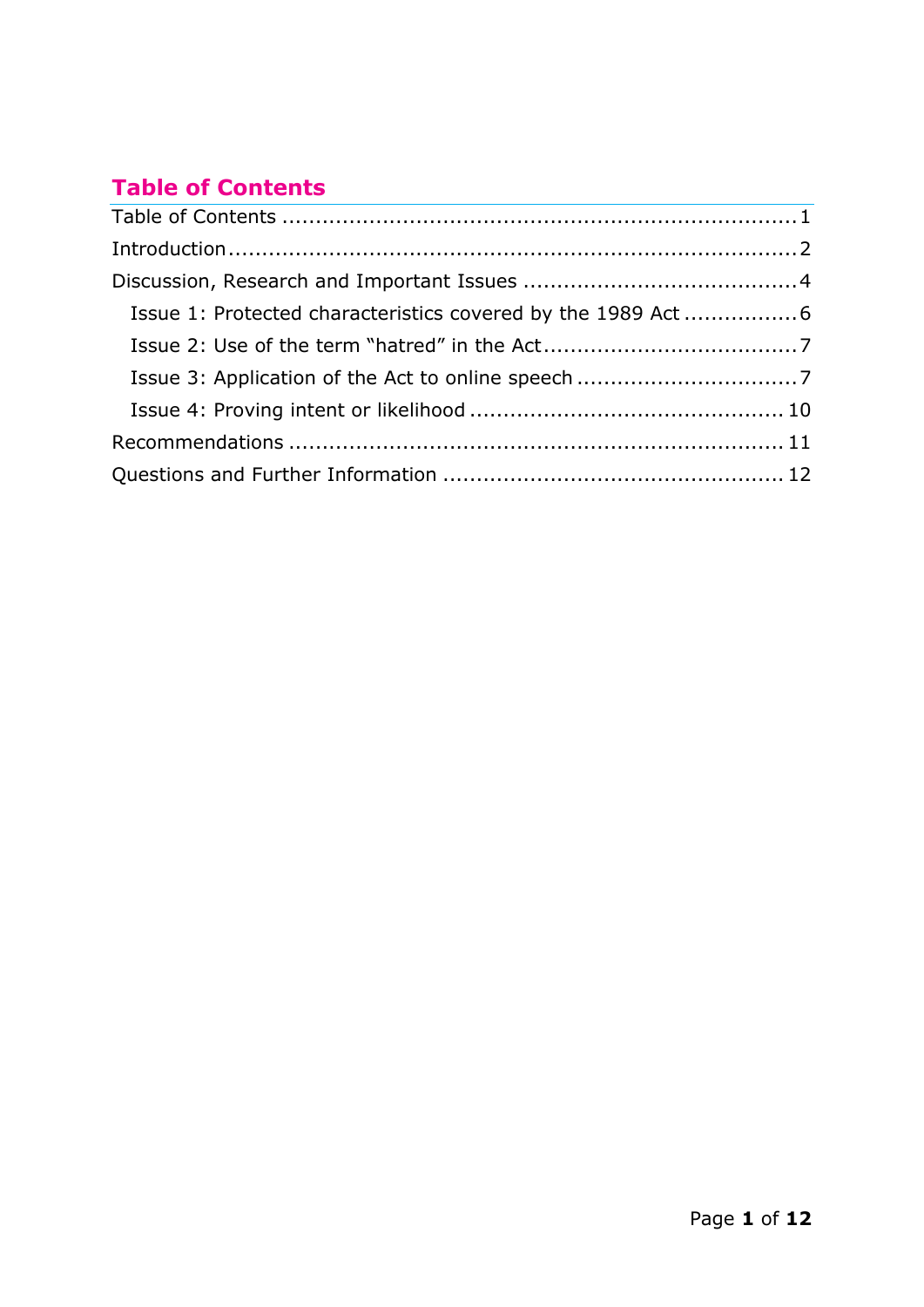### <span id="page-2-0"></span>**Introduction**

BeLonG To Youth Services is the national organisation supporting lesbian, gay, bisexual, transgender, and intersex (LGBTI+) young people in Ireland. Since 2003, we have worked with LGBTI+ young people, aged between 14 and 23 years, to create a world where they are equal, safe, and valued in the diversity of their identities and experiences. We also advocate and campaign on behalf of young LGBTI+ people and offer a specialised LGBTI+ youth service with a focus on mental and sexual health, alongside drug and alcohol support. We respond to the needs of LGBTI+ young people in Ireland and we help them thrive.

In the context of our youth work, our advocacy and our research we have witnessed in the last year a rise in anti-LGBTI+ speech and behaviour online and offline, both physical and verbal. Often those who are the most vulnerable, for example those who do not 'pass' as non-LGBTI+, being the most likely to be victimised. Being a member of a marginalised group with a historically stigmatised identity often propels stereotypes, violence, isolation, discrimination and prejudice among other members of society who do not understand our lives. Historically LGBTI+ people have been criminalised<sup>1</sup> and denied access to equal rights afforded by their cisgender heterosexual counterparts in Irish society. This historical criminalised identity and a lack of access to citizen rights such as marriage, employment protections etc. has reinforced within Irish socio-cultural history and knowledge that being LGBTI+ is punishable and less worthy of protection than that of "normative" gender and sexuality. This is what drives political, social and cultural bias and prejudice, it is rooted within the linage of discrimination faced by LGBTI+ through violence, slurs, and exclusion.

In the last 50 years, LGBTI+ lives have shifted dramatically in experience. Once being LGBTI+ in Ireland was synonymous with a life of isolation, stigma and violence. However, in present day Ireland, many LGBTI+ people live 'out and proud', visible, valued in their families and communities and live happy, successful and fulfilled lives. This has been made manifest through a combination of political and legislative developments and an overall move towards a more socially and culturally inclusive Ireland. With the Irish gay rights movement establishing itself in the 1970s, the tireless dedication of LGBTI+ activists resulted in the decriminalisation of homosexuality in 1993 which signalled a progressive effect for LGBTI+ rights and equality which would follow in the proceeding 20 years. During the last two decades the Irish LGBTI+ community has gained access to the same rights and protections as their heterosexual, cisgender counterparts in many ways such as the introduction of the

<sup>&</sup>lt;sup>1</sup> Offences Against the Persons Act, 1861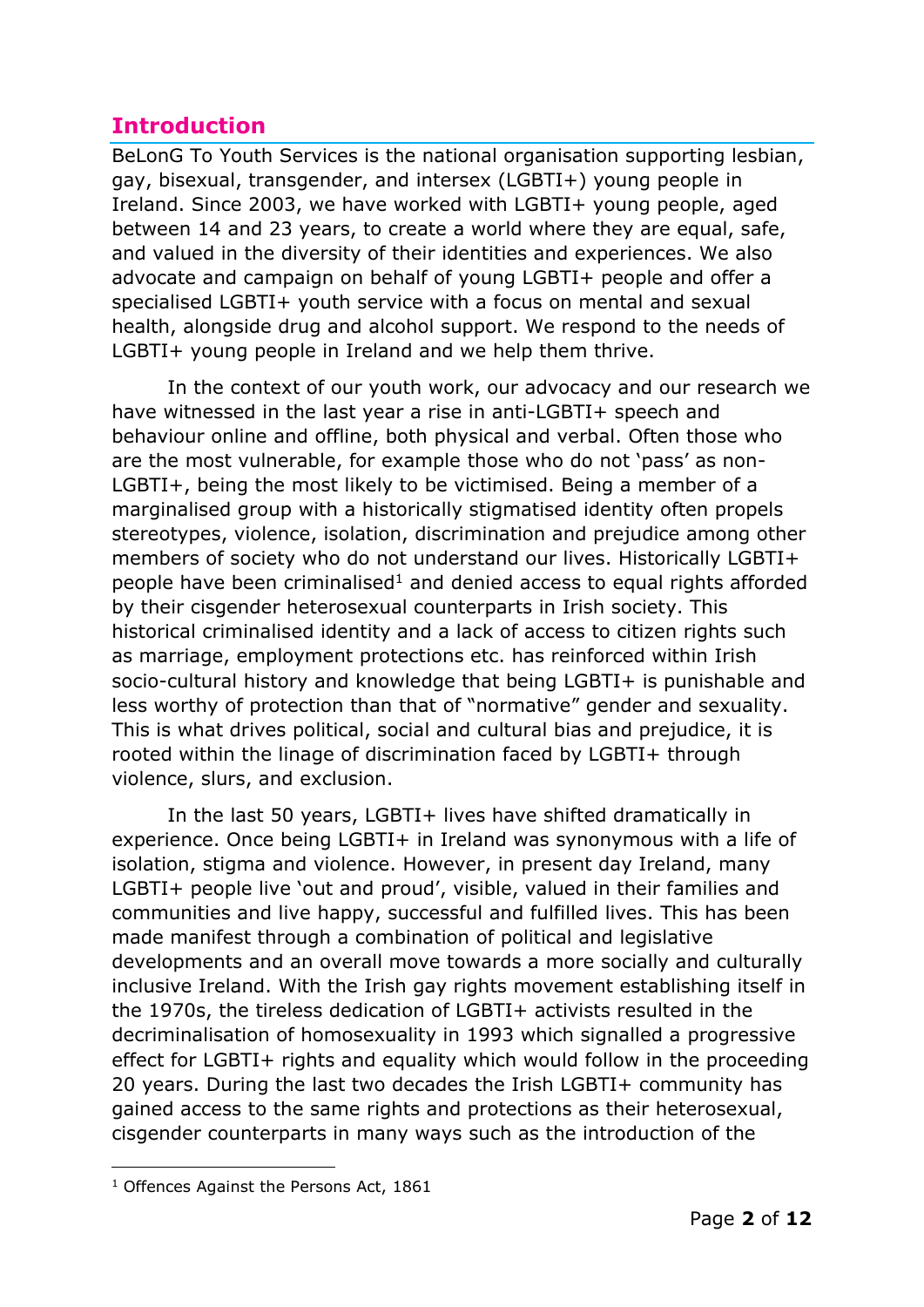Equal Status Act (2000), Employment Equality Acts (1998-2015), Civil Partnership Act (2010), Irish Human Rights and Equality Commission Act (2014) Marriage Equality Act (2015), Gender Recognition Act (2015) and the Children and Family Relationship (Amendment) Act (2018). However, the historical discrimination and vilification of LGBTI+ lives still haunts Irish society, and although LGBTI+ people have now achieved legislative and constitutional equality, we have much work to do to eradicate stigma and prejudice, myths and stereotypes that linger consciously and unconsciously in public attitudes and behaviour. Homophobia is not unfortunately a memento of the past. Many of the young LGBTI+ people in our services nationwide are still subjected to acts of violence, victimization and the LGBTI+ community as a whole are often targeted through hateful rhetoric which seeks to harm, isolate and degrade LGBTI+ people and their lived experiences.

The law at present is insufficient in combating the physical violence experienced by the LGBTI+ community and equally ill-equipped to combat effectively instances of hate speech, bias-motivated speech, hostility and prejudice both in public spaces, in person and/or face to face and also online. BeLonG To Youth Services calls for a number of recommendations to be applied to the existing Prohibition of Incitement to Hatred Act 1989 to account for the ways in which LGBTI+ people and other marginalised communities are victimised but inadequately protected by Irish law.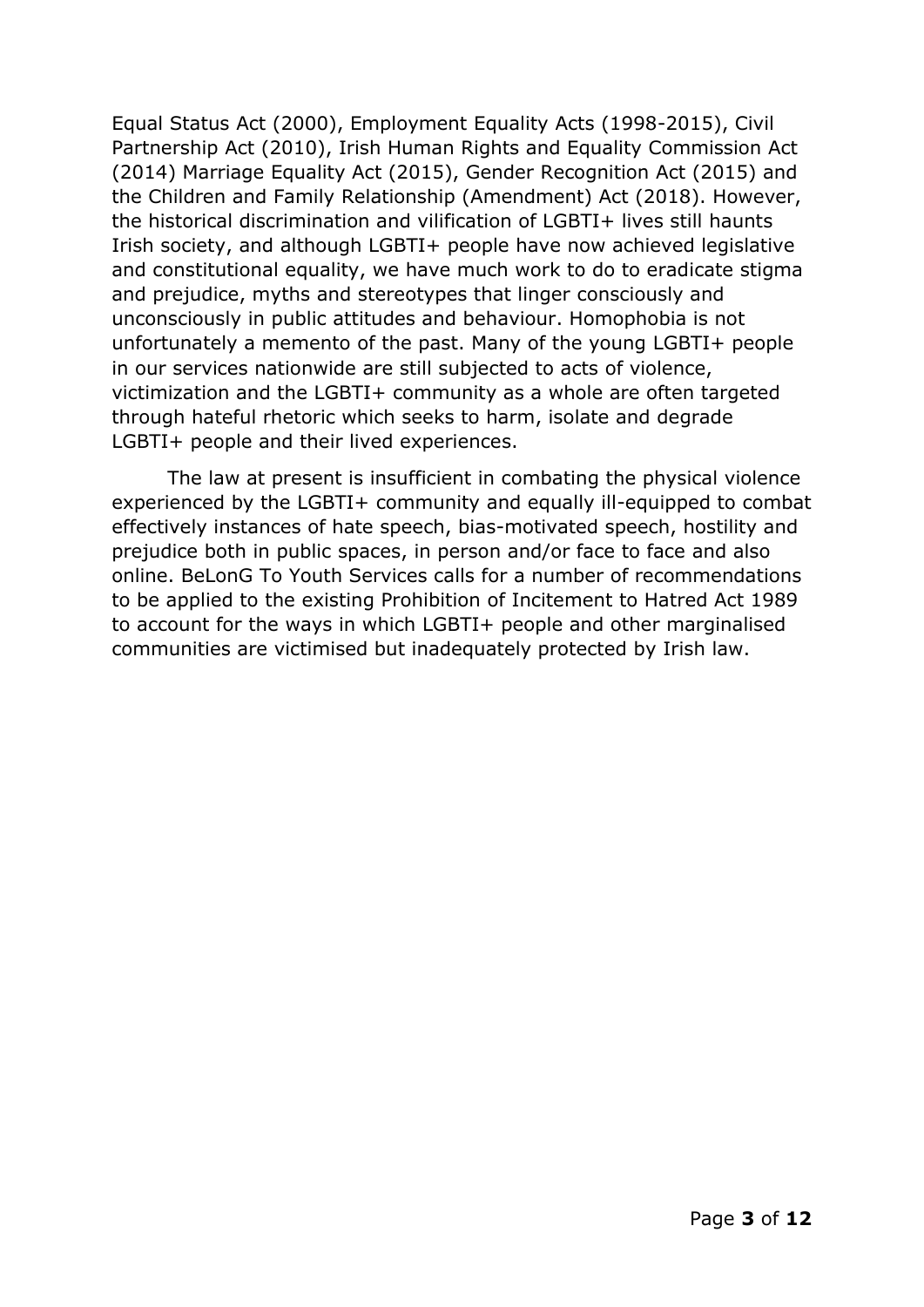#### <span id="page-4-0"></span>**Discussion, Research and Important Issues**

BeLonG To Youth services recently conducted our first School Climate Research with Columbia University<sup>2</sup> which sought to assess the lived experiences of LGBTI+ young people within Irish post-primary schools. Many of the results highlighted the unsafe school climate in which LGBTI+ young people were consistently victimised within the school community as a direct result of their LGBTI+ identity or another marginalised aspect of their lived experience (appearance, class, race). Some of the key findings related to student safety and protect were:

- 73% of LGBTI+ students felt unsafe at school. 47% because of their sexual orientation and 27% because of their gender expression.
- 3 in 10 LGBTI+ students missed at least one day in the past month because they felt unsafe or uncomfortable.
- The majority of LGBTI+ students (86%) felt deliberately excluded by peers with 74% experiencing being the focus of rumours or lies.
- 77% of LGBTI+ students were verbally harassed (e.g. name calling or being threatened) based on their sexual orientation, gender, gender expression or ethnic origin.
- 38% of LGBTI+ students were physically harassed (e.g. being shoved or pushed), 25% because of their sexual orientation and 18% based on gender expression.
- 11% of LGBTI+ students were physically assaulted (e.g. punched, kicked or injured with a weapon) because of their sexual orientation, 8% because of their gender expression.
- 43% of LGBTI+ students were sexually harassed (e.g. unwanted touching or sexual remarks).
- 39% of LGBTI+ students experiencing cyberbullying via social media, telephone and email over the past year.

Often school communities will be described as a microcosm of society as a whole and this would appear to be true in the case of the findings of this report. Irish society has established itself as a leader in LGBT equality

<sup>2</sup> [link removed]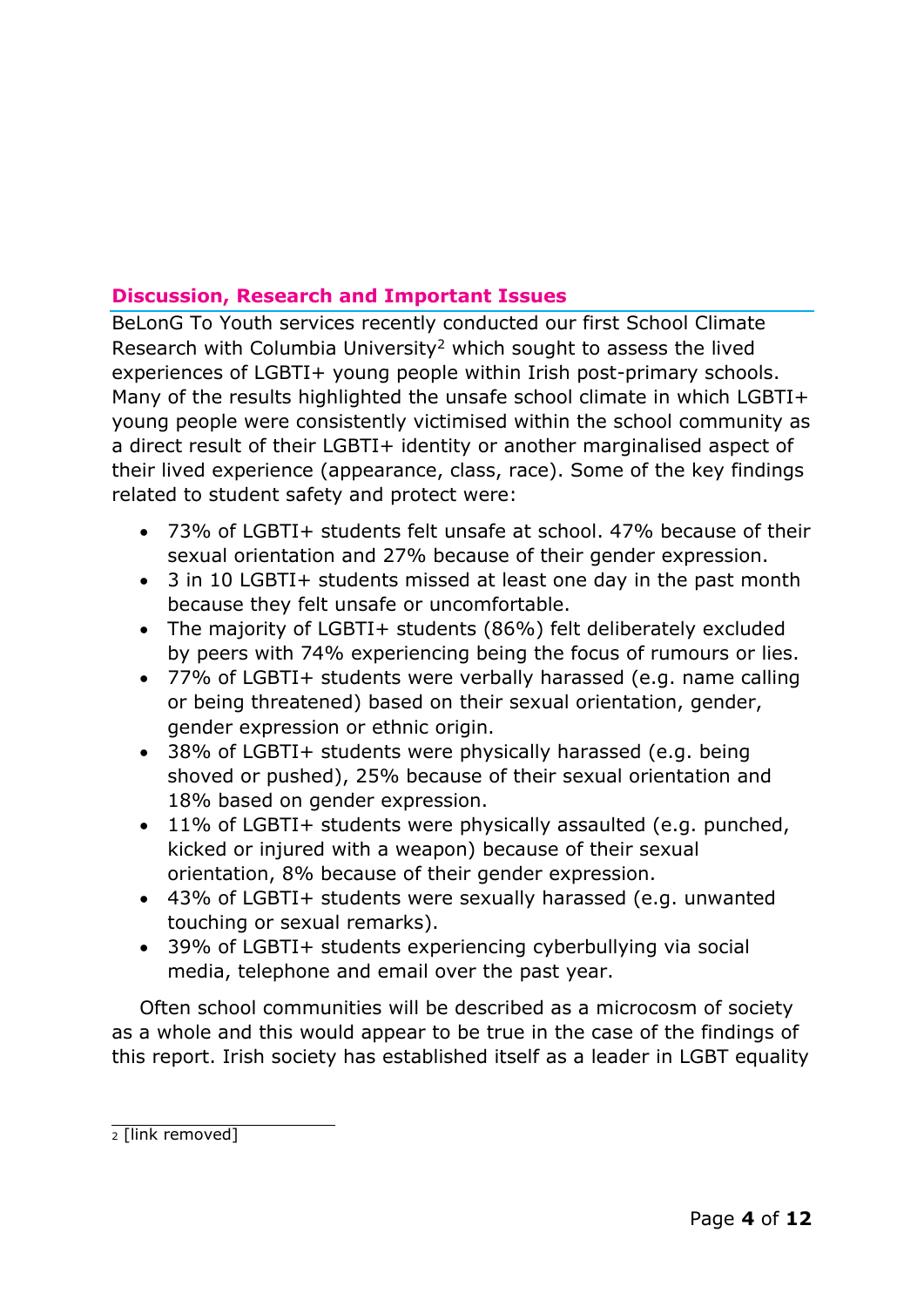in the context of many world-first strategies<sup>3</sup>, legislative developments<sup>4</sup> and referenda reform<sup>5</sup>, however, national research and the experiences of the LGBTI+ community would demonstrate that the socio-cultural acceptance of LGBTI+ identity does not reflect these legislative / policy changes and political progression.

In July 2018 a report by the Irish Council for Civil Liberties<sup>6</sup> highlighted that Ireland has among the highest rates of hate crime against people of African background and transgender people in the EU. The report said that during the criminal justice process, the hate element of the crime is often lost from the case from being reported as a crime to the Gardaí, to the offender being sentenced by the judge. The report also highlighted that the lack of laws against hate crime meant that there were no policies in place for crimes motivated by prejudice in Ireland.

Hate crime and hate speech, often entangled together, seek to target an individual based on personal characteristics that they cannot or should not be forced to hide. Within Crime Surveys for England (2011/2012 and Wales (2012/2013) victims of hate crime and hate speech were found to be twice as likely to report fear, sleep disturbances, anxiety or panic attacks, feelings of vulnerability or loss of confidence. Equally, members of a targeted identity group report many of the effects felt by the direct member and alter their behaviour in response to the crime (Perry and Alvi, 2012). This has deterimental effects on the targeted community who begin self-policing and hiding their identities in order to avoid being victimised; suddenly 'out and proud' members of the community are fearful to be recognised as LGBTI+ for fear of attack or stigmatisation through hate speech or violence. With a rise in hate crime and hate speech, instances of prejudice highlight "a manifestation of divisions within society, it is argued that hate crime/hate speech further exacerbates tensions, threatening the social fabric" (Iganski, 2001). Without sufficient legislation to combat and effectively handle instances of hate crime and hate speech the prejudice and hatred produced or inflamed by such messaging from individuals or groups normalises and encourages hatred and violent behaviour towards marginalised communities. It is clear that the law is insufficient in tackling these issues for a number of reasons.

- 3 [link removed]
- <sup>4</sup> [link removed]<br><sub>5</sub> [link removed]
- 

<sup>6</sup> [link removed]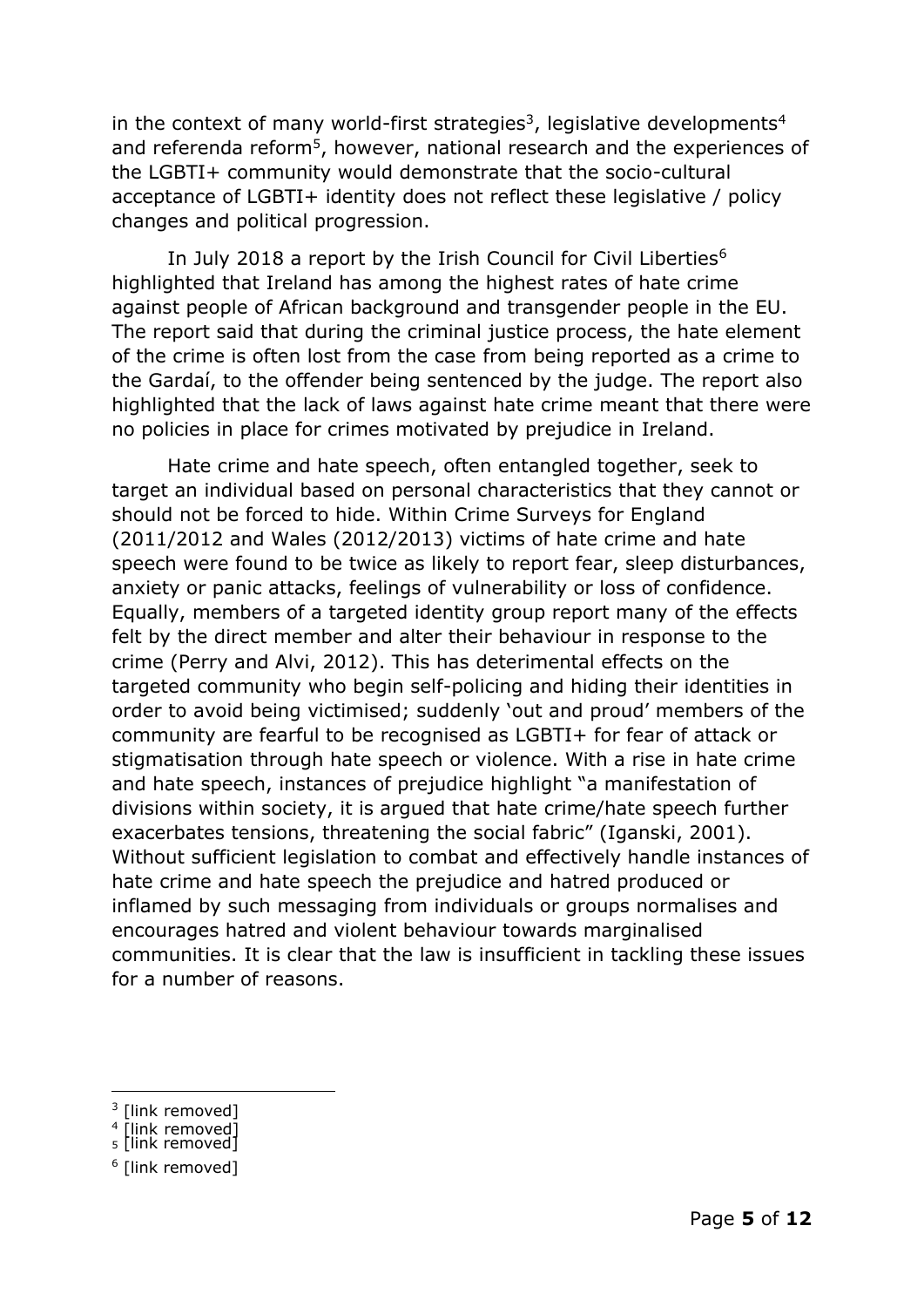#### <span id="page-6-0"></span>**Issue 1: Protected characteristics covered by the 1989 Act**

Significantly the act has a limited list of protected characteristics and does not account for the diversity present within Irish society. Many aspects of personhood can be subjected to hate speech based on cultural and social bias or potential ignorance. However, the effect of hate speech on an already marginalised and vulnerable community can be devastating. There are extremely vulnerable groups in society who are left unprotected by the Act. BeLonG To Youth Services recommends that the act be updated to capture the diversity within Irish society and acknowledge the existing vulnerability of these communities or their potential vulnerability in being subjected to hate speech. We believe that the following should be added to the protected characteristics within the act:

- Antibody status e.g. HIV status
- Gender expression
- Gender identity
- Sex characteristics
- Class
- Ability/disability both physical and intellectual

Equally BeLonG To Youth Services recognises it is important in considering changes to the 1989 Act to bear in mind the fundamental right, enshrined in our Constitution and in the European Convention on Human Rights, to freedom of expression. Though fundamental, this right is not absolute and can be limited or restricted by law for compelling reasons, including protecting the fundamental human rights of others.

Any limitation on freedom of expression must be provided for in law and must respect the essence of the right to freedom of expression. We must ensure that the limitations we, as a society, choose to place on freedom of expression by prohibiting incitement to hatred are needed in order to protect the rights and freedoms of others, and are effective in doing so.

Within this context, any limitations or restrictions placed upon the individual or group through changes to the law must do so only as an instrument to protect the rights of those subjected to victimisation on the basis of hate speech. An individual's right to expression cannot circumvent another's right to safety and a life free from violence, prejudice, and harm.

Hate Speech and hate crimes (discrimination, hostility, violence, and prejudice) can have overlapping and interdependent motivations across multiple identity grounds for example an LGBTI+ person of colour with a disability. All prejudice including racism, homophobia, transphobia, sexism, ableism etc. have roots in same system of inequality and oppression. In the review of the Act, the law must specifically account for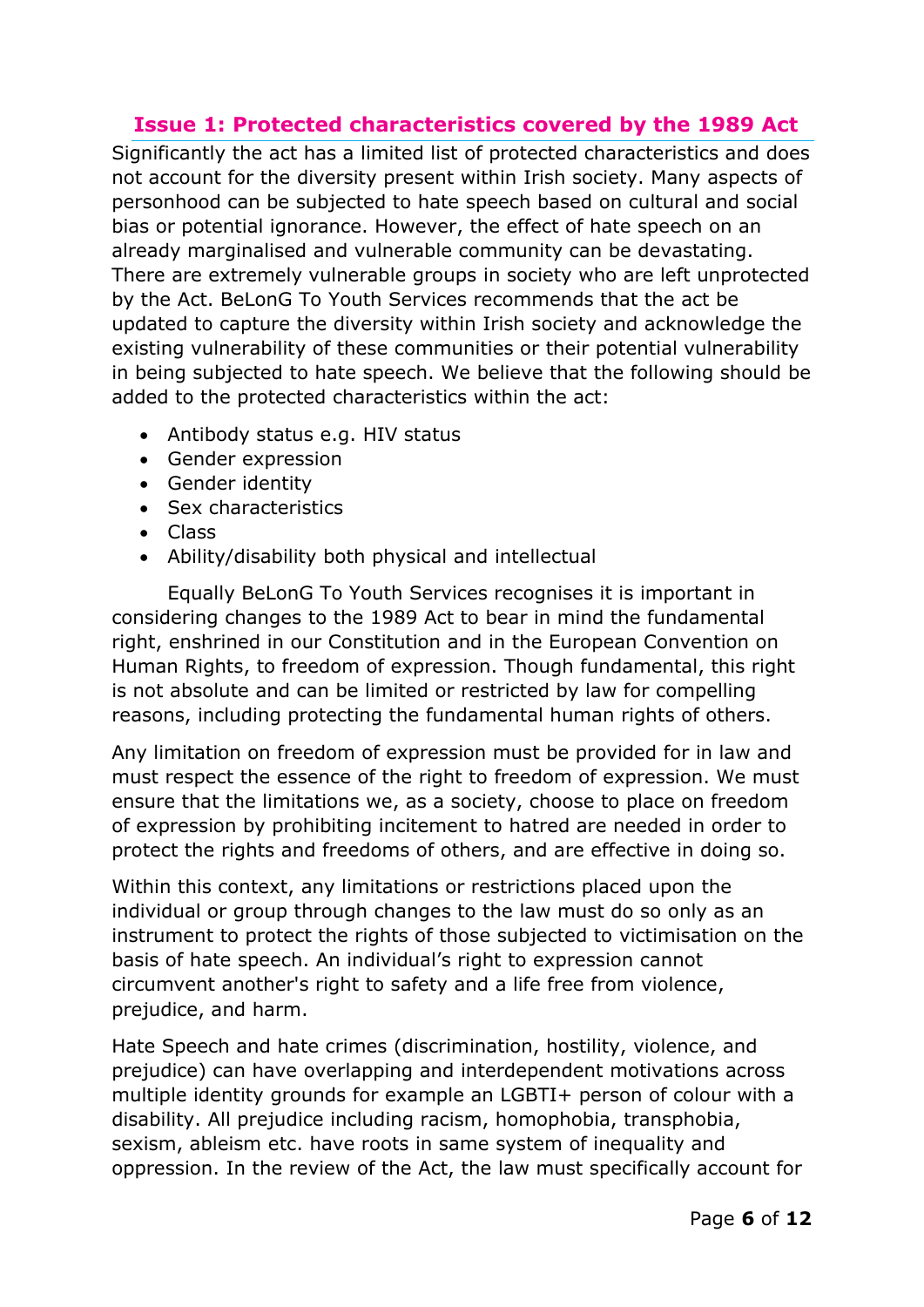intersectionality especially where the criminal threshold on one ground may be met and not on another.

#### <span id="page-7-0"></span>**Issue 2: Use of the term "hatred" in the Act**

Under the present Act, in order to commit an offence, the words or material must be intended, or likely to stir up hatred against one or more of the protected groups identified in the Act. The use of the term "hatred" presents a high threshold in which an individual or group must meet in order to be charged<sup>7</sup>.

"Hatred" is not defined within the context of the Act and is presented through its ordinary culturally understood definition which is insufficient in assessing the nature of attitudes, actions and speech of an individual. The United Nation uses the wording "incitement to discrimination, hostility and violence"<sup>8</sup> . The International Covenant on Civil and Political Rights (ICCPR) guarantees equality and non-discrimination in the enjoyment of rights. The ICCPR places an obligation on State Parties to prohibit hate speech. Article 20(2) provides that: "Any advocacy of national, racial or religious hatred that constitutes **an incitement to discrimination, hostility or violence** shall be prohibited by law."<sup>9</sup> The Republic of Ireland is a signatory to the ICCPR and is obliged to ensure that there is a workable prohibition against hate speech on the statute books.

The complexity and nuance to the nature of the word "hatred" presents a clear obstacle to prosecution under the 1989 Act as it evades a clear definition. BeLonG To recognises both the significance of the word in mapping to international context and law and the socio-cultural understanding which is implicit within phrases such as hate speech and hate crime.

We as an organization support expanding the definition of "hatred" within the Act to encompass discrimination, hostility, violence, and prejudice.

#### <span id="page-7-1"></span>**Issue 3: Application of the Act to online speech**

The context of the 1989 Act presented a very different Ireland in which marginalised groups were existing, many of whom kept their identities covert if possible, to avoid instances of discrimination, hostility and hatred. Societies' technological advancements present an opportunity for members of marginalised communities to connect and remove themselves from atmospheres of isolation. However, there is also a clear inability within the act to discern how capable the legislation is in effectively

<sup>7</sup> [link removed]

<sup>8</sup> [link removed]

<sup>9</sup> [link removed]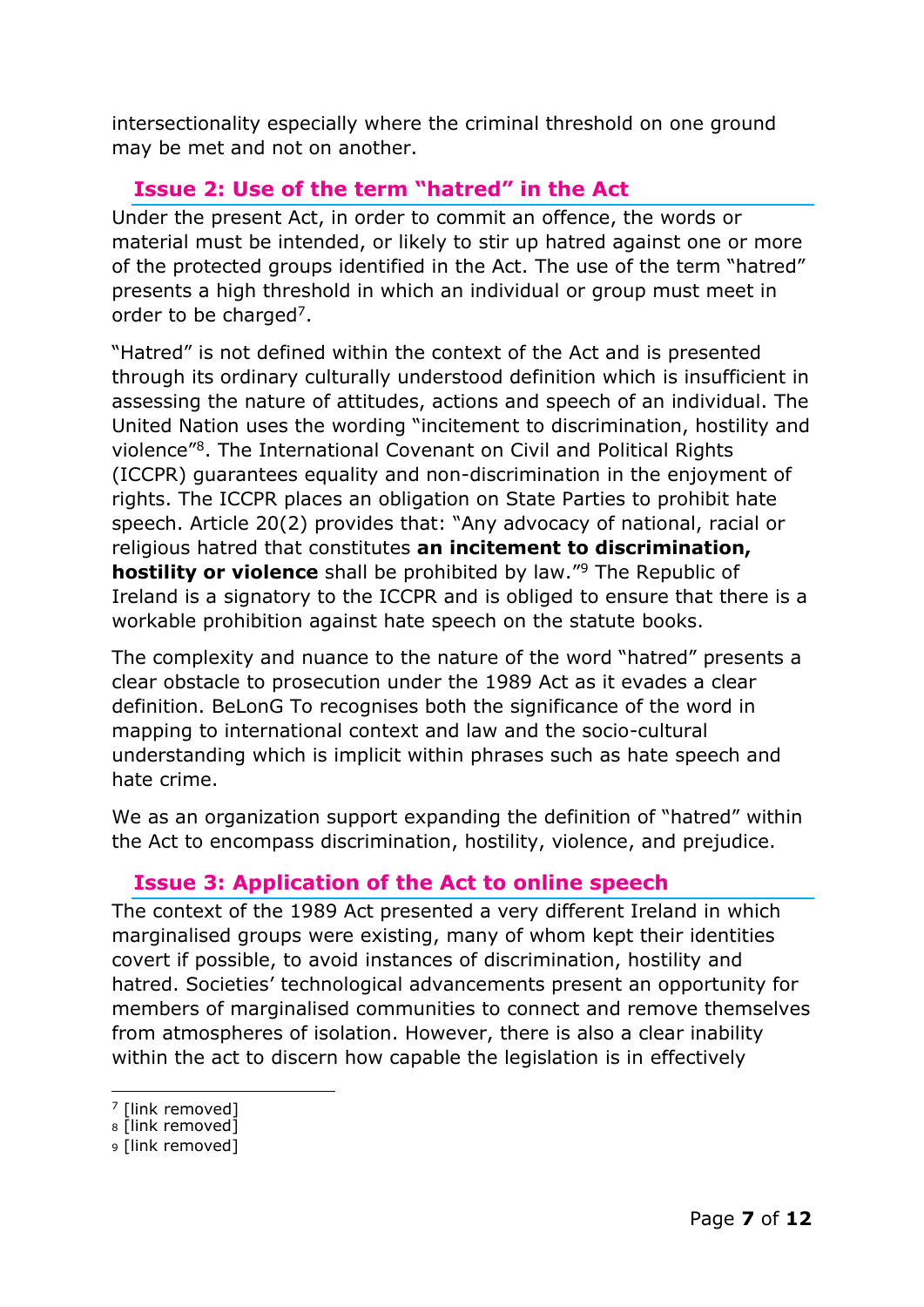responding to instances of hate speech (discrimination, hostility, violence, and prejudice) or potential online hate crime.

Galop, an LGBTI+ anti-violence charity produced a report on the scale and nature of online hate crime and hate speech against LGBTI+ people in the UK. They reported that 84% of respondents experienced more than one occurrence of online abuse, and 59% of respondents experienced six or more occurrences of online abuse. They reported that verbal abuse, insults, threats, intimidation, harassment, outing and doxing (the Internet-based practice of researching and broadcasting private or identifying information about an individual or organization) are common components of anti-LGBT+ online hate crime. Furthermore, they found that trans, non-binary, and intersex people were subjected to more frequent online hate speech, which was generally more severe, more threatening, and had greater impact and consequences.<sup>10</sup>

Recording of hate speech by civil society has revealed that there is much overlap between white supremacist, Islamophobic, particularly antirefugee and anti-LGBTI+ content in Ireland and abroad<sup>11</sup>. While there are a small number of 'producers' of such content, there are many more reproducing that content across all social media platforms.<sup>12</sup> Social media pages of news outlets play an important role in channelling racially-loaded toxic contents through the comment threads on their posts. The way mainstream media frame and present news also has an impact on the comments posted. Expressions of racism online are punctuated with misogynist, homophobic, racist, and transphobic attacks directly targeting women, people of different ethnic backgrounds, and members of the LGBTI+ community. $13$ 

There is no clear responsibility for hateful social media content amongst public authorities. The Press Ombudsman only deals with complaints about newspapers, magazines and some online news services, but not social media. There is little incentive for news outlets to moderate their social media pages for hateful content. The Broadcasting Authority of Ireland deals only with broadcast media, but has made producers responsible for audience expressions of hatred which are broadcast.<sup>14</sup> An Garda Síochána are not currently equipped with the necessary resources

<sup>&</sup>lt;sup>10</sup> [link removed]

<sup>&</sup>lt;sup>11</sup> L. Michael, iReport.ie Reports of Racism in Ireland: July-December 2018 (ENAR Ireland, 2019).

<sup>12</sup> [link removed]

<sup>13</sup> [link removed]

<sup>14</sup> [link removed]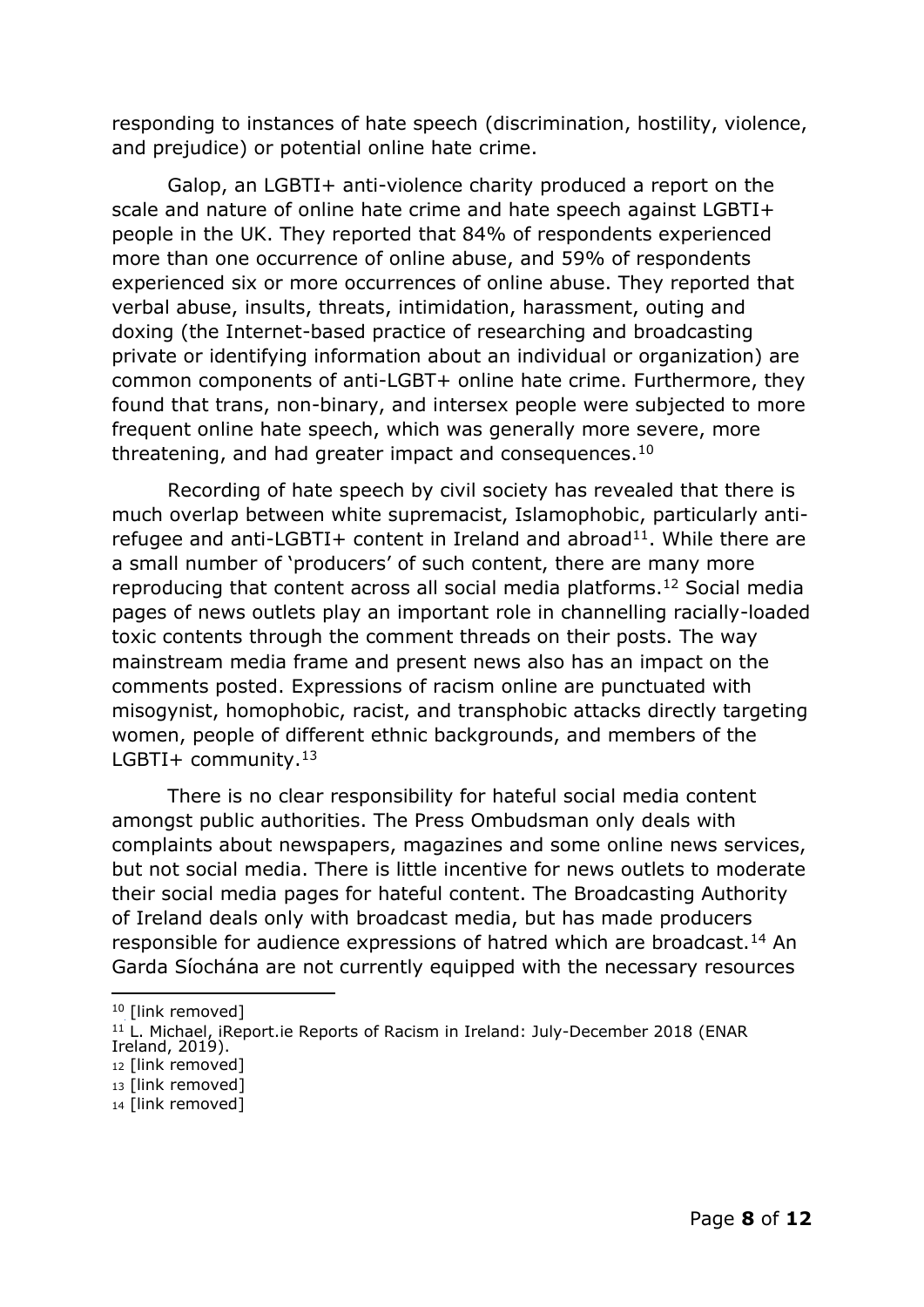to undertake investigations into online harassment, and have very limited capacity to deal with the wider issue of online hate speech<sup>15</sup>. There have been calls from a wide range of digital and legal experts for the State to take a larger role in monitoring and addressing online hate speech.<sup>16</sup> A range of approaches to understanding, tracking and reporting hate speech have been undertaken by civil society and human rights institutions to tackle this problem. Reports of hate content to social media platforms, even by 'trusted parties', are largely deemed to not to breach community guidelines.<sup>17</sup> Further, approaches which rely on individual reports are restricted by the burden on targeted minorities to report, the low level of bystander reporting and the harassment of those who attempt to 'call out' racism online.<sup>18</sup>

The effects of online hate speech has also been captured in international literature. Hawdon, Oksanen and Rӓsӓnen (2014) surveyed 1000 people between 15 and 30 years old and found that more than 50% respondents were exposed to hate speech or hate material. It was found within the research that the younger the respondent, the more likely they were to have been exposed to online hate. Keen and Georgescu (2014) found that online hate often escalated to individuals perpetrating violent physical crimes and online discourse was often used as a rational for the violence. Both Chan, Ghose and Seamans (2014) and Chakraborti and Garland (2009) found that online groups, forums and websites were used to recruit individuals into violent, bias and prejudicial motivated groups and utilised the uncensored nature of online spaces to raise funds and become more visible and accessible to those with existing biases towards marginalised communities.

Many of our most important public and civic spaces exist online and the capabilities deriving from social media platforms to shape public attitudes are immense. Social media facilitates the rapid spread of ideas online, and hate speech is no exception. Neo-Nazi, far right, and fascist groups have all capitalised on social media's broad reach, easy access, and anonymity to spread racist, homophobic, and misogynist rhetoric through targeted online posts, videos, forum discussions etc $19$ .

- <sup>15</sup> [link removed]
- 16 link removed] <sup>17</sup> [link removed]
- <sup>18</sup> [link removed]
- <sup>19</sup> [link removed]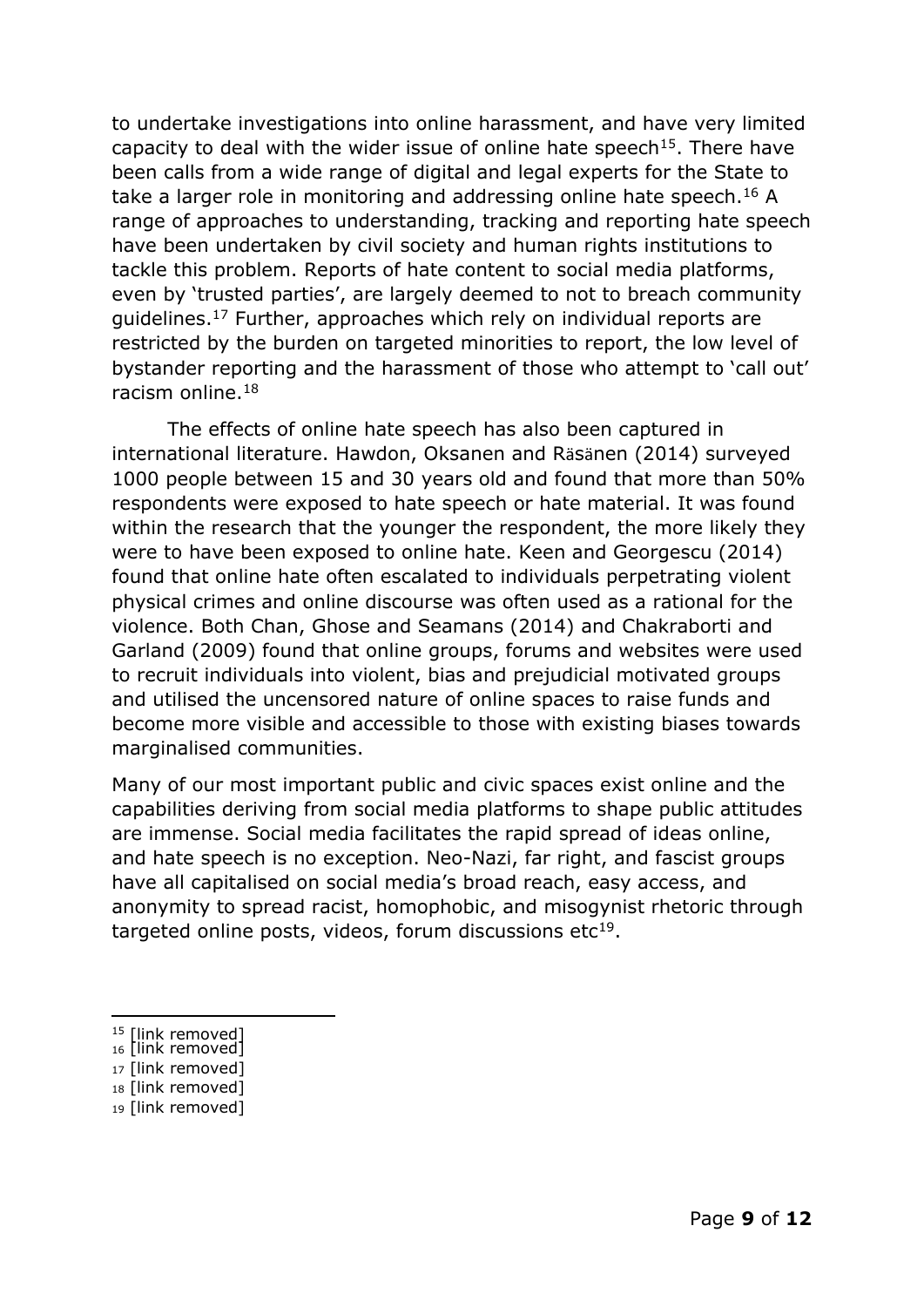Online spaces and the potential policing of them presents several issues with respect to culpability that need to be addressed in any reform of the Act including:

- Share/Retweet, an individual is not the original poster but none the less engages and spreads the content
- Like/Favourite/Thumbs Up, an individual's once again is not the original poster but validates the content
- Facebook/Twitter Algorithms and unanticipated dissemination and corporate liability for same
- Editorial Responsibility of Group Administrators
- Closed groups
- Anonymous online spaces such as 4Chan, Discord, and Gab

Social media companies broadly follow international and EU legal guidelines when it comes to policy rules regulating hate speech on their platforms. However, a challenge arises as their community standards prohibit content the *"directly attacks"* a protected group but not content which would be considered a *"degrading generalisation"* likely to stir up prejudice indirectly against a protected group.<sup>19</sup>

The ability to share content across a diverse range of social media platforms with ease means that content can be rapidly disseminated leading to multiple 'posts', 'retweets', 'shares' with or without comment from the sharer included. The sheer volume and scope of proliferation of the content online (potentially across multiple platforms) makes reporting the totality of offending content to platform operators difficult to achieve. What's more, different community guidelines across different platforms have led to radically different decisions about what constitutes hate speech online by the various social media companies.

BeLonG To Youth services recommends that within the context of the Online Safety and Media Regulation Bill, 2019 that the 'Online Safety Commissioner' envisioned within the heads of Bill be empowered to develop statutory online community guidelines which would apply across all social media platforms ending the era of self-regulation of hate speech online.

#### <span id="page-10-0"></span>**Issue 4: Proving intent or likelihood**

A critical element of all of the offences in the 1989 Act is the requirement to prove that the action was intended to, or likely to stir up hatred. In some cases, prosecutions may not succeed as this intent or likelihood cannot be proven, regardless of the actual effect of the action. In considering the current ineffectiveness of the Act this necessity to prove intent or likelihood must be reconsidered as it is clearly an obstacle to prosecution. The difficulty in accounting for intent has allowed for cases,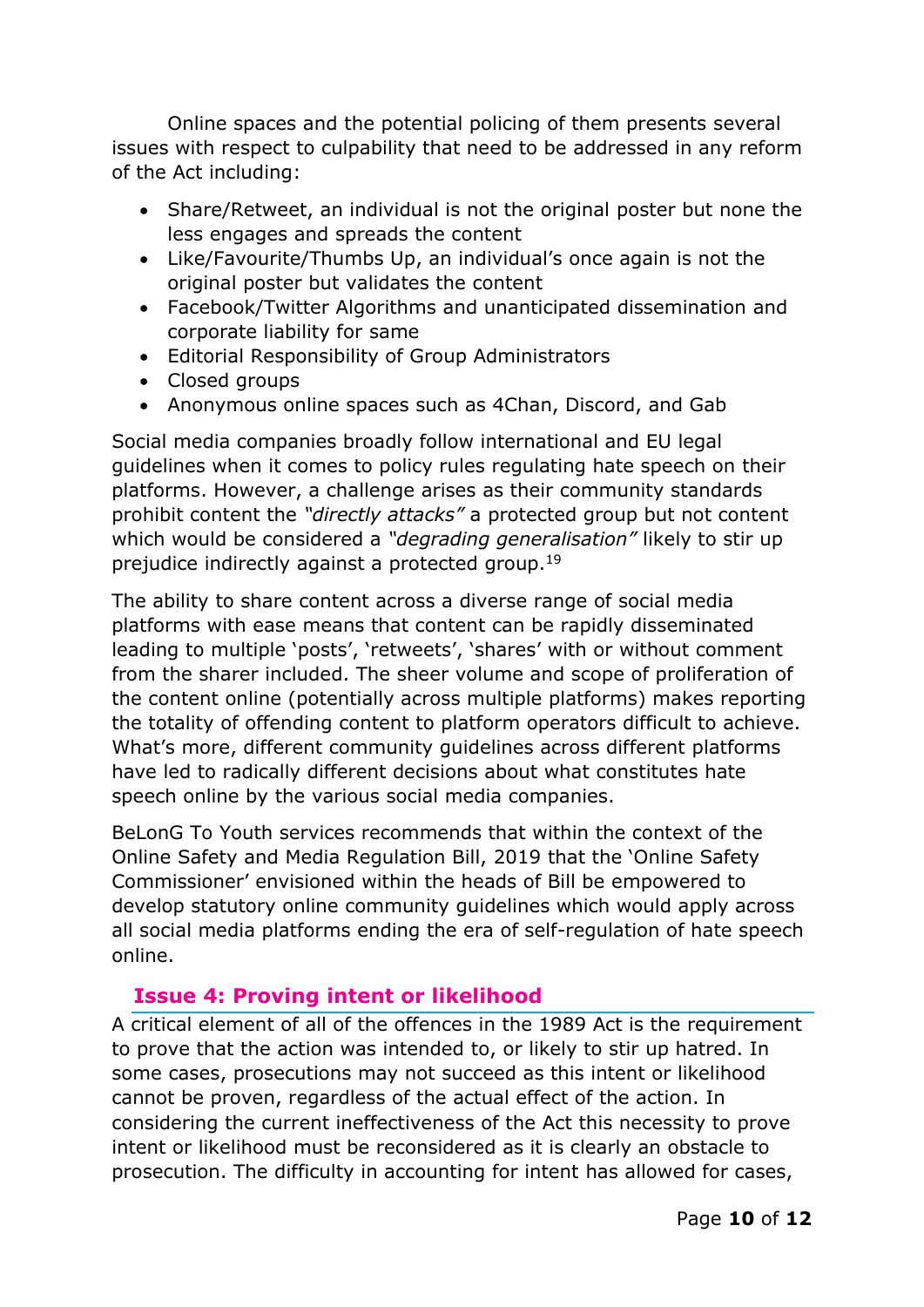including cases of online hate speech, to be dismissed on the basis that there was reasonable doubt as to whether there had been intent to incite hatred.<sup>20</sup>

In order to mitigate this clear barrier to prosecution the nature of intent to incite hatred must be taken on a balance of probability and should fall in line with the An Garda Síochana's Diversity & Integration Strategy 2019-2021, which defines a hate incident as an incident "which is **perceived by any person** to, in whole or in part, be motivated by hostility or prejudice".<sup>21</sup>

#### <span id="page-11-0"></span>**Recommendations**

- The department should develop new legislation to effectively deal with hate crime, however, in the interim, BeLonG To youth services recommend that hate motive becomes an aggravating factor in which judges *must* take into account at sentencing for any criminal offence.
- The list of protected characteristics should be extended to include the following:
	- $\triangleright$  Antibody status
	- ▶ Gender expression
	- $\triangleright$  Gender identity
	- $\triangleright$  Sex characteristics
	- $\triangleright$  Class
	- $\triangleright$  Ability/disability both physical and intellectual
- Expand the definition of "hatred" within the act to encompass discrimination, hostility, violence and prejudice and other terms which would more greatly protect the potential vulnerability of marginalised communities.
- Expand the Act to include online hate speech and look to international law to inform the progression of the legislation.
- Amend the Online Safety and Media Regulation Bill, 2019 to empower the 'Online Safety Commissioner' envisioned in the heads of bill to create statutory online community guidelines which would apply across all social media platforms operating within the state.
- Proof of 'intent to incite hatred' must be on a balance of probability and should fall in line with the An Garda Síochana's Diversity &

<sup>20</sup> [link removed]

<sup>21</sup> [link removed]